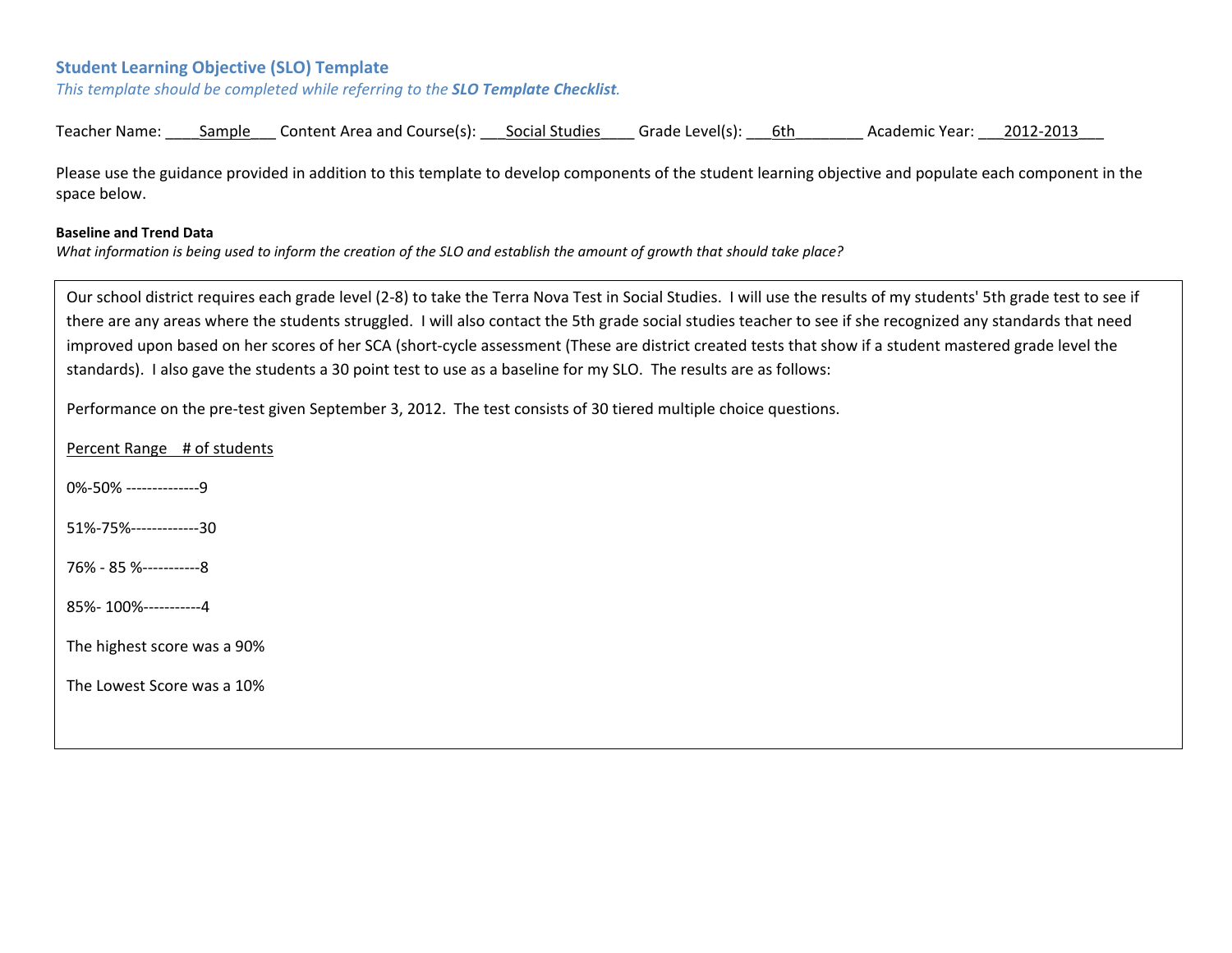#### **Comments: Baseline and Trend Data**

What information is being used to inform the creation of the SLO and establish the amount of growth that should take place within the time period?

□ Identifies sources of information about students (e.g., test scores from prior years, results of preassessments)

□ Draws upon trend data, if available

 $\Box$  Summarizes the teacher's analysis of the baseline data by identifying student strengths and weaknesses

1<sup>st</sup>: No. For the reviewer/review committee to check this box, the data from the fifth grade Terra Nova and the SCA should be provided in addition to the preassessment results.

2<sup>nd</sup>: No. What was the trend data? Provide a summary of it in this section. What does the trend data (mentioned in rationale) tell you?

3<sup>rd</sup>: No. What were the specific student strengths and weaknesses identified from the multiple sources of data?

#### **Student Population**

*Which students will be included in this SLO? Include course, grade level, and number of students.*

This SLO covers all of the 6th graders (51 students) at Millcreek Elementary who are enrolled in Social Studies. Of these 51 students, 10 have IEP goals and 10 are identified as talented and gifted.

### **Comments: Student Population**

*Which students will be included in this SLO? Include course, grade level, and number of students.*

□ Identifies the class or subgroup of students covered by the SLO

 $\Box$  Describes the student population and considers any contextual factors that may impact student growth

 $\Box$  If subgroups are excluded, explains which students, why they are excluded and if they are covered in another SLO

 $1^{\rm st}$ : Yes.

2<sup>nd</sup>: No. What are the needs of the IEP students (reading/writing)? In what areas have the gifted students been identified? What other factors might impact student growth, i.e., district mobility rate, students for whom regular attendance is <sup>a</sup> concern? 3<sup>rd</sup>: No. Please explicitly state that no students were excluded from this SLO.

#### **Interval of Instruction**

*What is the duration of the course that the SLO will cover? Include beginning and end dates.*

The duration of this course / SLO is from September 2012 ‐ May 2013.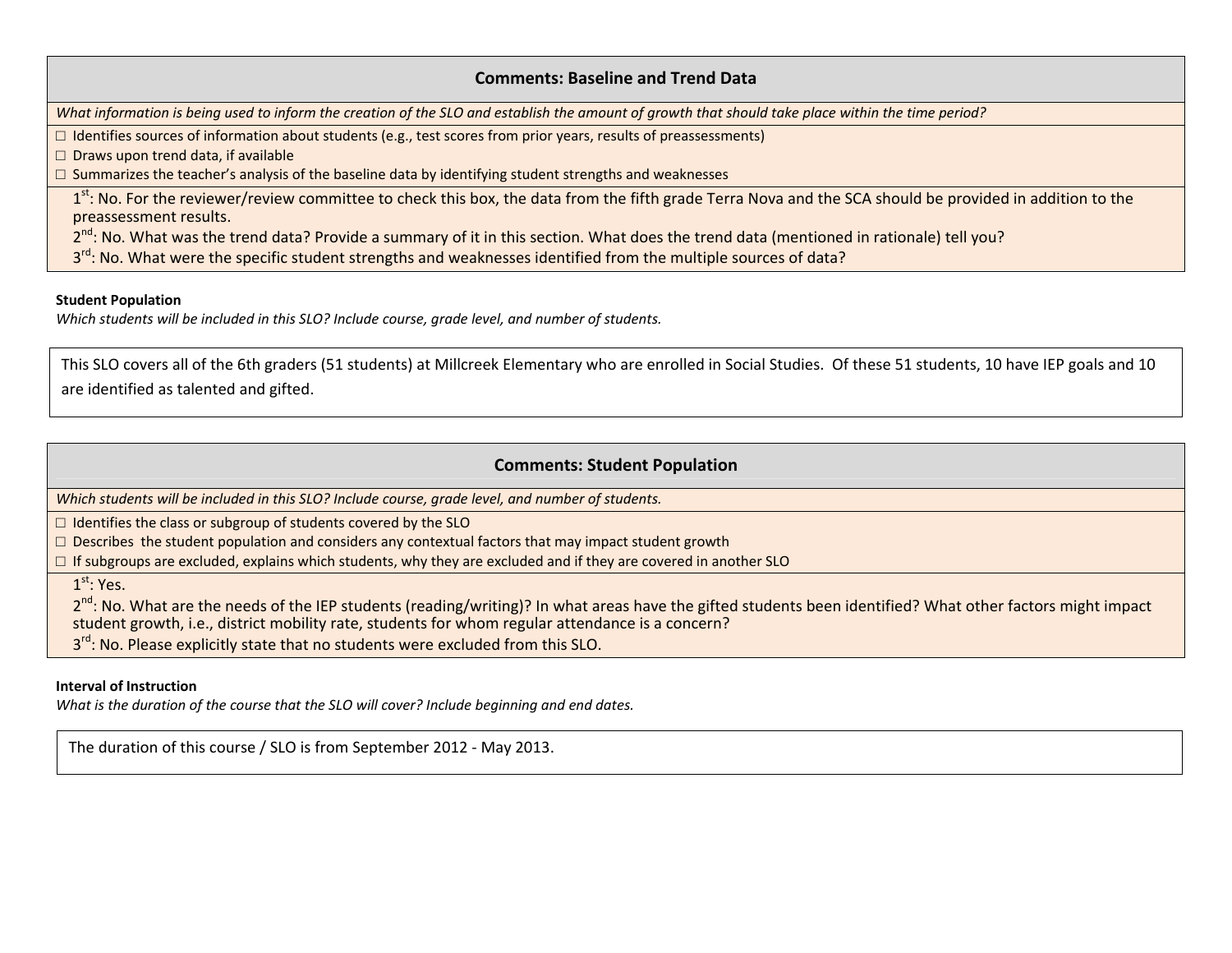#### **Comments: Interval of Instruction**

*What is the duration of the course that the SLO will cover? Include beginning and end dates.*

□ Matches the length of the course (e.g., quarter, semester, year)

1<sup>st</sup>: How long is the class? How often does the class meet? Provide the exact end date of the SLO because the duration must conform to district evaluation timelines. The information provided is acceptable but if there are factors beyond this that may affect student growth, it should be noted.

#### **Standards and Content**

*What content will the SLO target? To what related standards is the SLO aligned?*

The target will focus on the Ohio Social Studies Standards for grade 6.

6.STS.3 Students will be able to show that they can use globes and other geographic tools to gather, process, and report information about people, places, and environments.

6.STS.4 They will also be able to identify absolute location using latitude and longitude as well as classifying regions using various criteria such as landforms, climate, population, cultural, and economic.

### **Comments: Standards and Content**

*What content will the SLO target? To what related standards is the SLO aligned?*

□ Specifies how the SLO will address applicable standards from the highest ranking of the following: (1) Common Core State Standards, (2) Ohio Academic Content Standards, or (3) national standards put forth by education organizations

 $\Box$  Represents the big ideas or domains of the content taught during the interval of instruction

 $\Box$  Identifies core knowledge and skills students are expected to attain as required by the applicable standards (if the SLO is targeted)

1<sup>st</sup>: Yes, but it might be clearer for the reviewer/review committee if you use words rather than abbreviations, STS = Spatial Thinking and Skills. Standards have been paraphrased rather than using the exact wording.

2<sup>nd</sup>: No. Unclear how the selected standards represent a "big idea" when the standards listed represent only 2 of the 16 Ohio standards for grade 6 social studies.

3<sup>rd</sup>: No. Although this SLO is not identified as targeted, it focuses on a limited amount of content. More information is needed.

#### **Assessment(s)**

*What assessment(s) will be used to measure student growth for this SLO?*

A pretest of 30 tiered questions will be given to the SLO population in September to gather baseline data. This same test will be used as <sup>a</sup> post‐test in May to determine growth. There will also be <sup>a</sup> locally developed test given to the students quarterly to help track the students' progress.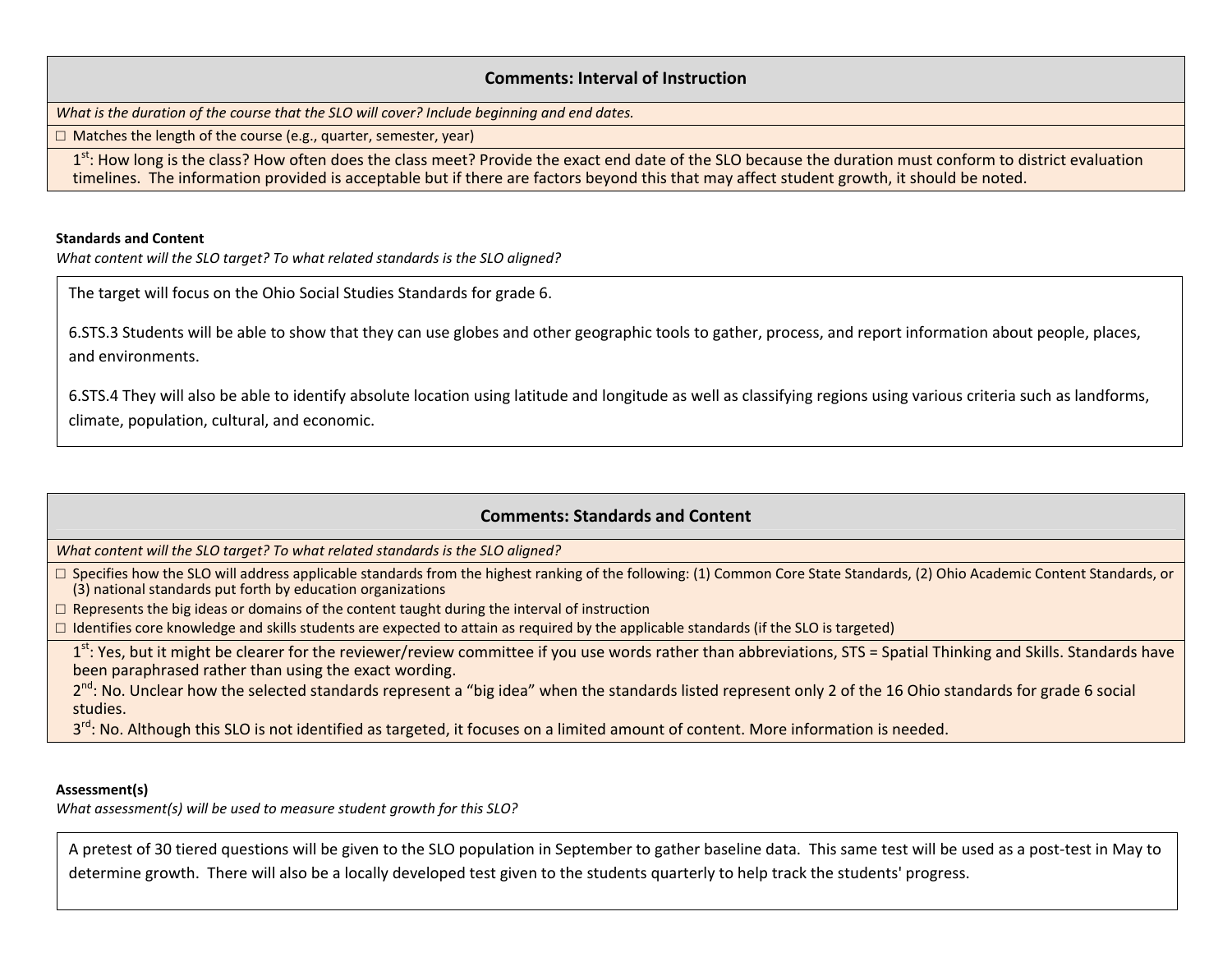#### **Comments: Assessment(s)**

*What assessment(s) will be used to measure student growth for this SLO?*

 $\Box$  Identifies assessments that have been reviewed by content experts to effectively measure course content and reliably measure student learning as intended

□ Selects measures with sufficient "stretch" so that all students may demonstrate learning, or identifies supplemental assessments to cover all ability levels in the course

 $\Box$  Provides a plan for combining assessments if multiple summative assessments are used

 $\Box$  Follows the guidelines for appropriate assessments

1<sup>st</sup>: No. Did a team of teachers create the assessment? Was it reviewed by anyone else? Is it district-approved? Can the multiple choice format enable students to demonstrate use of globes and other geographic tools? What statistical data will be collected on each assessment item to ensure reliability and inform subsequent revisions to the assessment?

2<sup>nd</sup>: No. There was no reference to "stretch" and how items were selected/written to ensure items were of varying difficulty and cover prerequisite and advanced knowledge or skills. What does the term "tiered questions" mean?

3<sup>rd</sup>: N/A.

4<sup>th</sup>: No. From the Guidelines on Selecting Assessments for SLOs, "No items on the test should cover standards that the course does not address." Since the theme of the grade 6 standards includes "students study the Eastern Hemisphere (Africa, Asia, Australia and Europe)" how do you justify using items referring to locations in the United States? As mentioned in 1<sup>st</sup> box, does the multiple choice format enable students to show the intended learning?

#### **Growth Target(s)**

Considering all available data and content requirements, what growth target(s) can students be expected to reach?

| the 7th grade level.    | The expected growth was based on trend data from the past 3 years. These growth targets will help ensure that the students are prepared for Social Studies at |
|-------------------------|---------------------------------------------------------------------------------------------------------------------------------------------------------------|
| <b>PRE-TEST RESULTS</b> | <b>TARGET SCORE</b>                                                                                                                                           |
| 0%-50% ---------------9 | 60-75%                                                                                                                                                        |
| 51%-75%-------------30  | 76-85%                                                                                                                                                        |
| 76% - 85 % ----------8  | 86-92%                                                                                                                                                        |
| 86% - 100 %---------4   | 93-100%                                                                                                                                                       |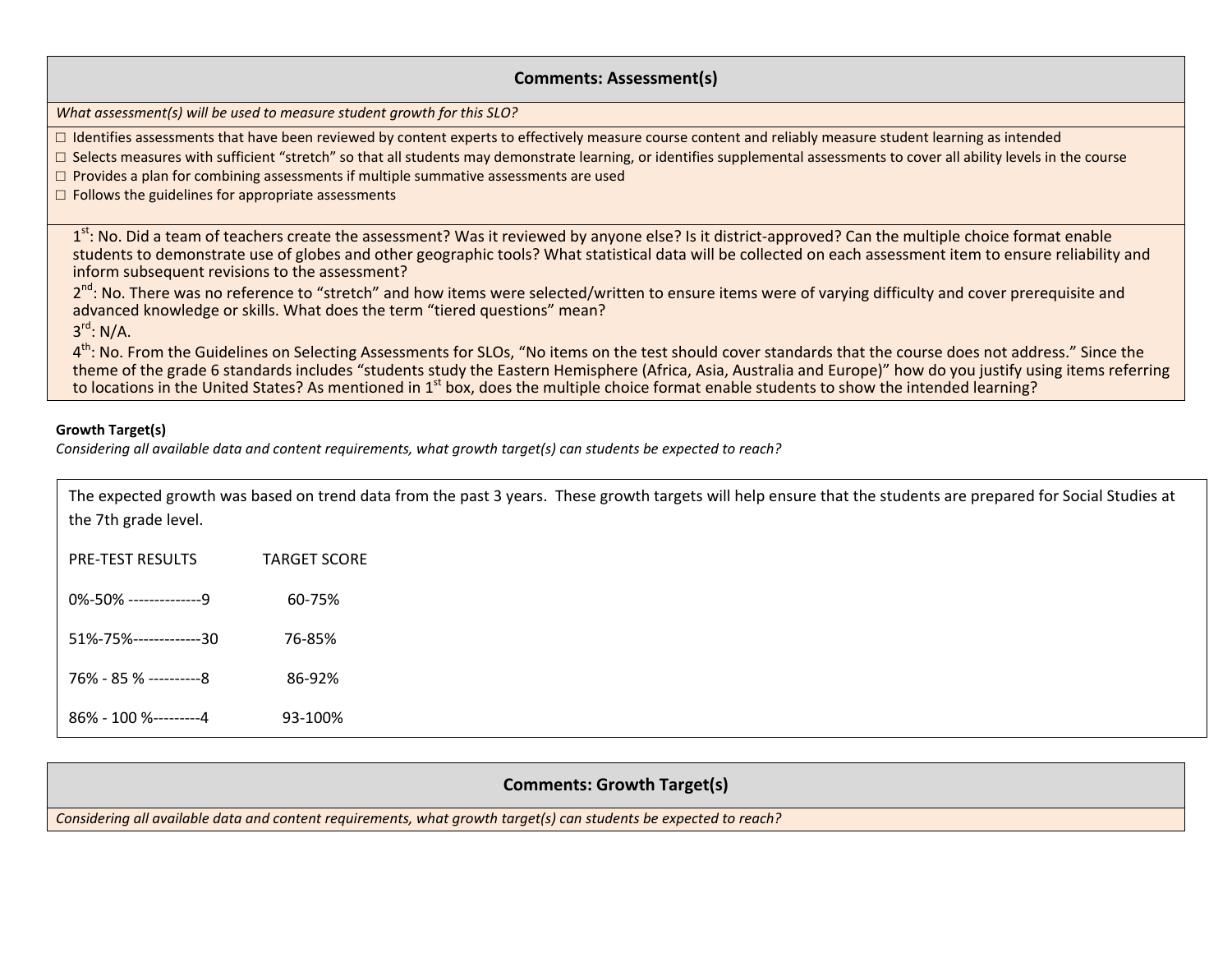□ All students in the class have a growth target in at least one SLO

 $\Box$  Uses baseline or pretest data to determine appropriate growth

□ Sets developmentally appropriate targets

 $\Box$  Creates tiered targets when appropriate so that all students may demonstrate growth

 $\Box$  Sets ambitious yet attainable targets

### $1^{\rm st}\!\!:\,$  Yes.

2<sup>nd</sup>: No. Appropriate growth is questionable and cannot be determined based on information provided, i.e., 85%-86% pre-post. Is there enough "stretch" for the higher achieving students? (Highest score <sup>=</sup> 90%. Does 10% demonstrate <sup>a</sup> year's growth? How do you know?)

3<sup>rd</sup>: Yes, although information provided is limited.

4<sup>th</sup>: Yes, targets are tiered, but the distribution of students appears to be skewed. Almost 59% of the students are clustered into one of the target ranges. You may wish to provide another tier in this range.

5<sup>th</sup>: No. In some cases, students are expected to increase their scores by only 1% while others are expected to show 50%.

#### **Rationale for Growth Target(s)**

What is your rationale for setting the above target(s) for student growth within the interval of instruction?

The student growth was determined using the trend data over the past three years based on my students' performance on the same assessment. My growth targets expect all students to improve. This growth target will be reviewed and monitored quarterly to track student performance. These growth targets will help ensure that the students are prepared for Social Studies at the 7th grade level. Based on Terra Nova Results and OGT scores, Southern local students typically score low in Social Studies.

### **Comments: Rationale for Growth Target(s)**

*What is your rationale for setting the target(s) for student growth within the interval of instruction?*

□ Demonstrates teacher knowledge of students and content

- $\square$  Explains why target is appropriate for the population
- □ Addresses observed student needs
- $\square$  Uses data to identify student needs and determine appropriate growth targets
- $\Box$  Explains how targets align with broader school and district goals
- $\Box$  Sets rigorous expectations for students and teacher(s)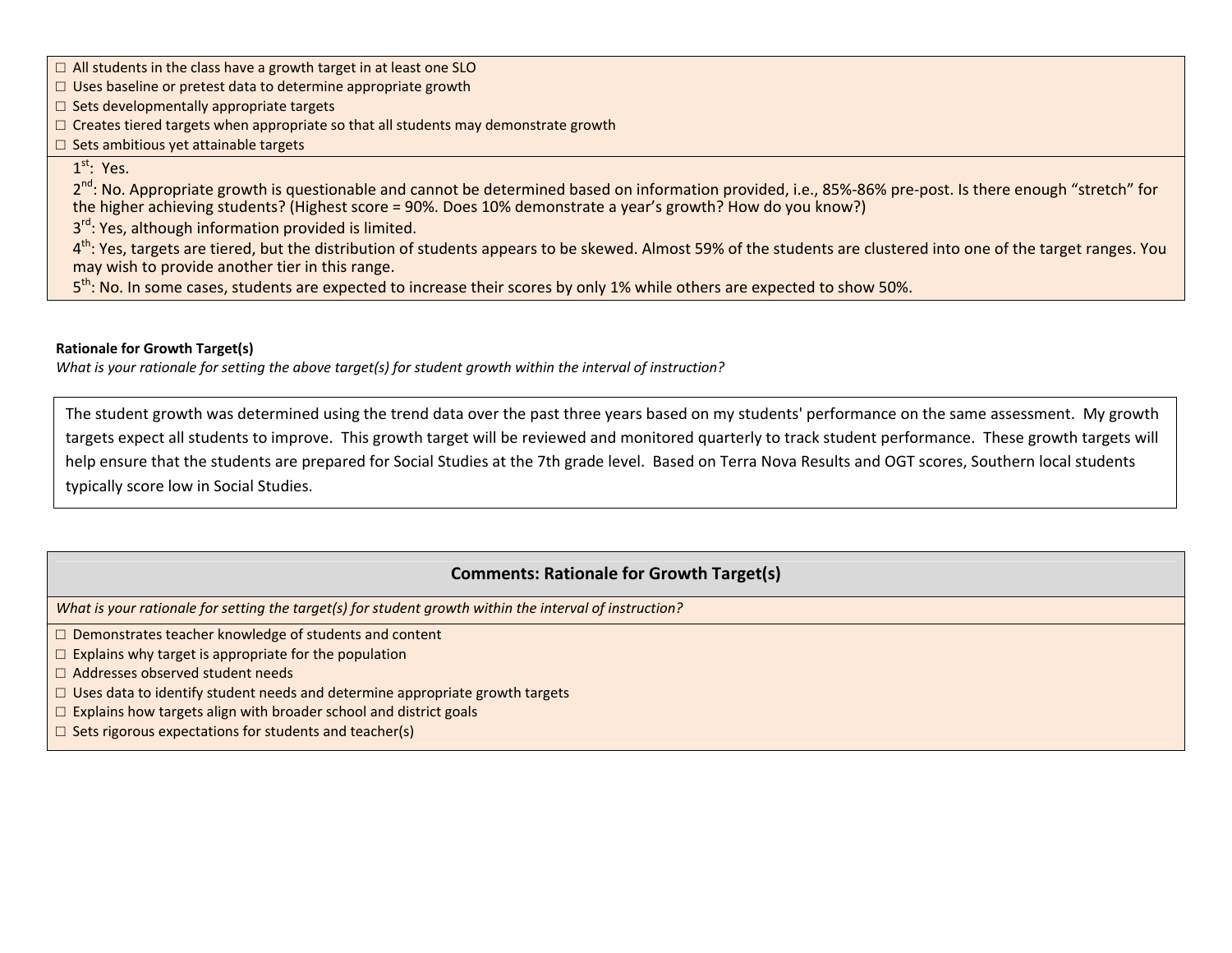1<sup>st</sup>: No. Standards specifically refer to the Eastern Hemisphere and yet questions on the assessment refer to locations in the United States. It is unclear what specific information is known about students.

2<sup>nd</sup>: No. If students typically score low in social studies, what data might inform decisions around their growth?

3<sup>rd</sup>: No. Other than baseline scores, little information about the students was provided or described in the rationale. How will the quarterly assessments be used to gauge student progress toward the growth targets? Are the quarterly assessments focused on only the two standards in this SLO? Are the items aligned with the standards and the post assessment?

 $4^{\text{th}}$ : No. Although it is stated that trend data was used, there is no evidence provided in the rationale.

5<sup>th</sup>: No. If the reference to the typical performance of the students on the social studies Terra Nova and the OGT Alignment aligns to a broader school/district goal, the district goal should be explicitly mentioned. What does typical mean? Is the "low" scoring consistent across all grade levels?

 $6<sup>th</sup>$ : No. This SLO appears to be created to fit an existing teacher created assessment which is not aligned with the  $6<sup>th</sup>$  grade standards.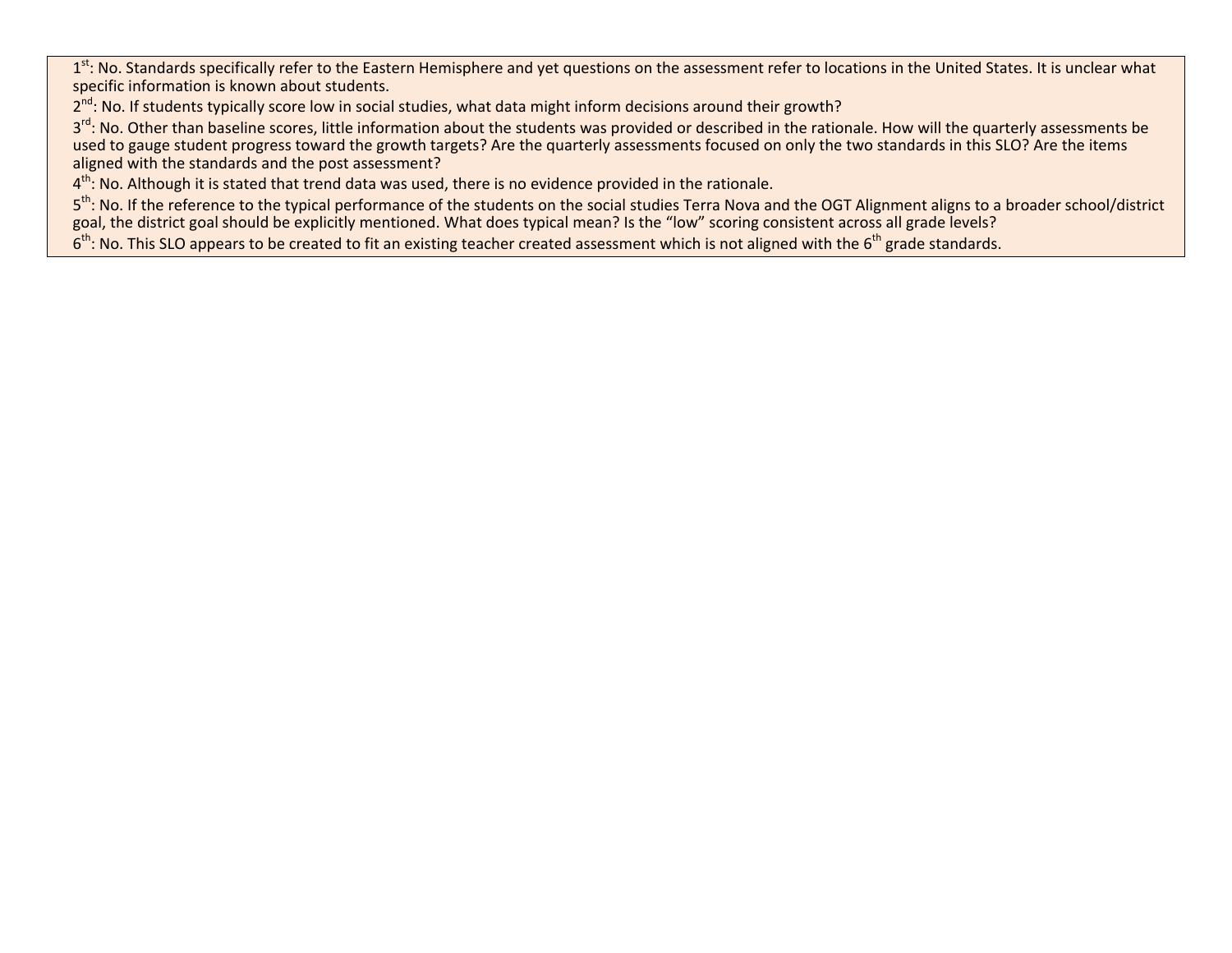# **6th Grade Social Studies SLO Assessment**

Name:\_\_\_\_\_\_\_\_\_\_\_\_\_\_\_\_\_\_\_ Date:\_\_\_\_\_\_\_\_\_\_\_\_\_\_\_\_\_

**Directions:** Choose the correct answer to the questions below. You may use your atlas as a reference.

- **1. A peninsula is a piece of land nearly surrounded by water. What state of the United States is located on a peninsula?** 
	- a. Texas
	- b. Maine
	- c. Florida
	- d. California

**2. If you traveled directly from the Equator to Antarctica, in which direction would you be going?** 

- a. North
- b. East
- c. South
- d. West

**3. How can you best identify a national capital on a map?** 

- a. Look for the compass rose
- b. Look at the symbol in the map legend
- c. Skim and scan the entire map
- d. Look for the star in each state

**4. Which line on maps and globes is the starting place for measuring latitude?** 

- a. Longitude
- b. Map legend
- c. The equator
- d. Northern Hemisphere
- **5. Which line is the starting place for measuring longitude?** 
	- a. Prime Meridian
	- b. Latitude
	- c. The equator
	- d. Southern Hemisphere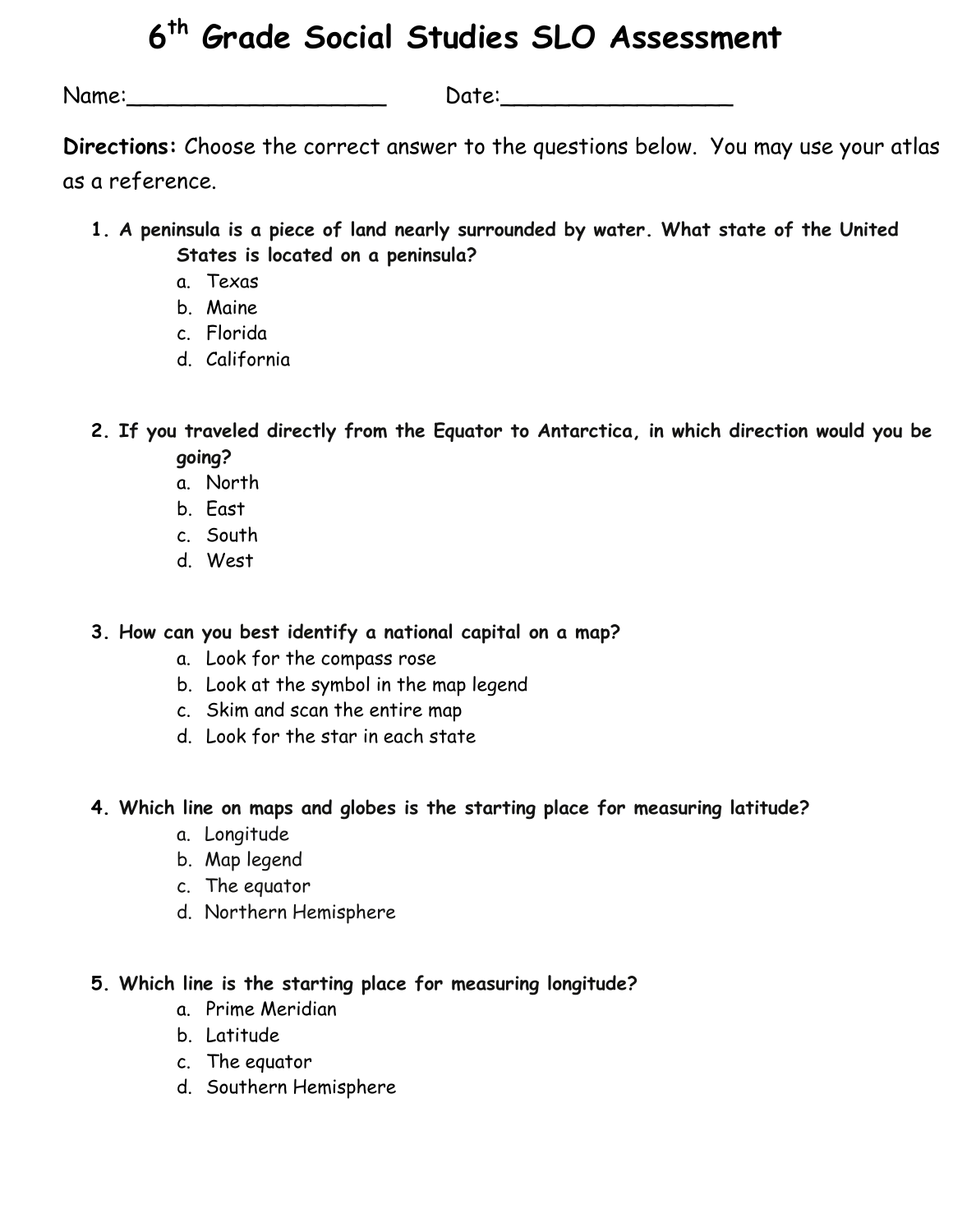**6. Your friend Rosa gave the following answer to the last question in your classroom geography bee: "The states that border Kansas are Nebraska on the north, Oklahoma on the south, Colorado on the east, and Missouri on the west." Did Rosa win the contest?** 

- a. Yes
- b. No
- c. She Tied
- d. There is no way of telling

**7. Suppose you are at 15° south latitude, 145° east longitude. Which would be more useful?** 

- a. Hiking boots
- b. Scuba gear
- c. Winter clothing
- d. Long pants

### **8. Which states in the United States has the most population?**

- a. Western States
- b. Northern
- c. Southern
- d. Western
- **9. If your friend lived in Buenos Aires South America, which state in the United States would be most similar in climate to his homeland?** 
	- a. Florida
	- b. Washington
	- c. Georgia
	- d. Iowa

**10. Which of the following cities is a national capital?** 

- a. Tokyo, Japan
- b. Columbus, Ohio
- c. Alice Springs, Australia
- d. Rio de Janeiro, Brazil

### **11. Which European countries make up the Iberian Peninsula?**

- a. Italy and France
- b. Ireland and Iceland
- c. Norway and Sweden
- d. Portugal and Spain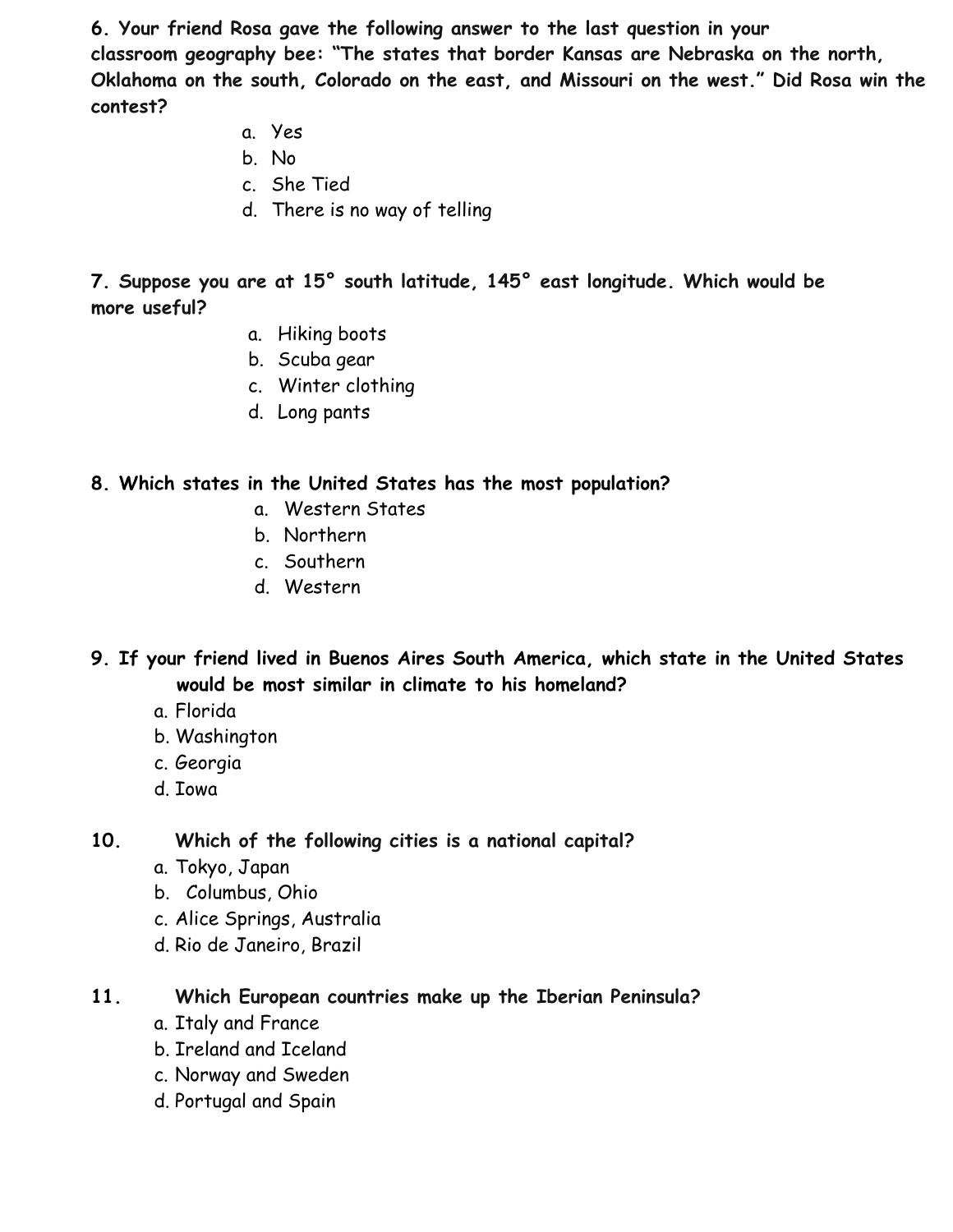- **12. International news correspondent Neva Lost has an excellent sense of direction. Once, however, Neva said, "No matter which way I go from here, I will be traveling south." Where was Neva?**
	- a. South Pole
	- b. Equator
	- c. North Pole
	- d. Prime Meridian
- **13. On many maps, letters and numbers create a grid system for locating places. How does a letter- number location differ from a latitude and longitude location?**
	- a. The letter / number location of a place differs from one map to the other. Longitude / Latitude locations are the same on all maps.
	- b. Both systems of locating places are the same.
	- c. Longitude / Latitude locations differ on maps; however, the letter/number system is the most accurate.
	- d. Both systems of locating a point on a map help identify where it is located.

### **14. Why are there so few urban areas in South America?**

- a. Most of the continent is barren.
- b. A majority of the people prefers to live on other continents.
- c. There are large deserts along its coastline.
- d. A large portion of South America is extremely cold.

### **15. Which parts of Earth might appear white when viewed from an airplane?**

- a. The oceans
- b. Europe and Africa
- c. Greenland and Antarctica
- d. Mountains and Valleys

### **16. Which continent does not have coastlines on the Pacific Ocean?**

- a. North America
- b. Australia
- c. Africa
- d. Asia

### **17. Why do you think Earth might appear blue when viewed from a space capsule?**

- a. Land would appear blue from far in space.
- b. About three-fourths of the Earth's surface is covered by water.
- c. Mountains block the sunlight, which caused land to look blue.
- d. The sky creates a reflection on the landmasses.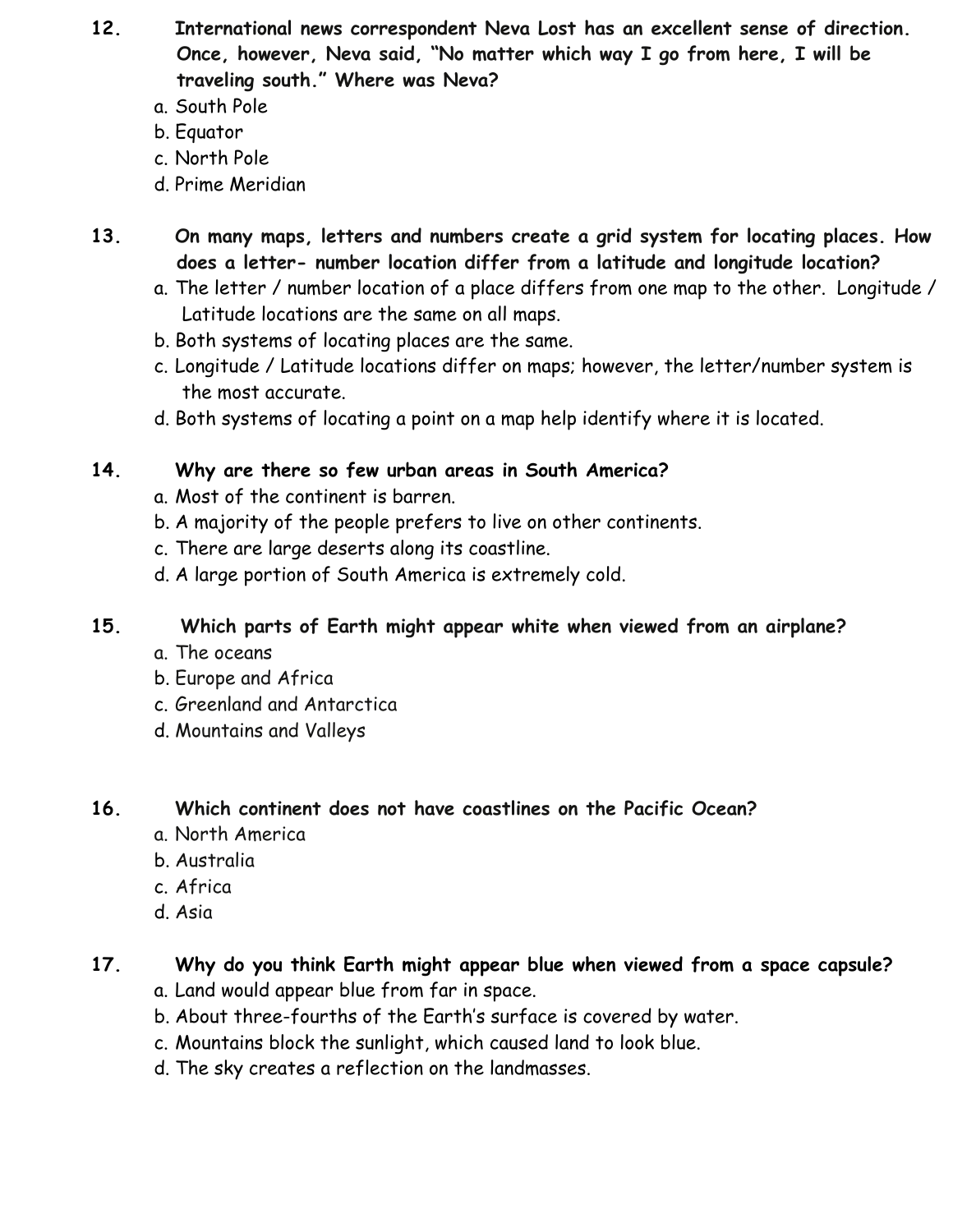### **18. Which parts generally have the warmest climates?**

- a. Regions near the poles
- b. Regions around the equator
- c. Regions around the prime meridian
- d. Regions near Alaska

**19. Which direction might people who live in the northern United States go in winter if they want to enjoy warmer weather?** 

- a. North
- b. South
- c. East
- d. West

**20. Which continents would you cross if you traveled around the world along the Equator?** 

- a. North America, Africa, Australia
- b. South America, Europe, Asia
- c. Africa, Europe, North America
- d. South America, Africa, Asia

**21. Suppose you were viewing the Amazon Basin in South America from an airplane. What color do you think this part of Earth would appear?** 

- a. Blue
- b. Green
- c. Red
- d. White

**22. How many oceans does the continent of North America border?** 

- a. Two
- b. Three
- c. Four
- d. One

**23. People who live in southern Argentina on the continent of South America might go north to find warmer temperatures. Why is this so?** 

- a. People in the southern hemisphere go north to find warmer temperatures.
- b. People in northern hemispheres go south to find warmer temperatures.
- c. People in southern hemispheres go north to find warmer temperatures.
- d. Southern Argentina is in a warm climate already.

**24. Which of the world's countries has the largest population?** 

- a. Russia
- b. United States
- c. China
- d. Mexico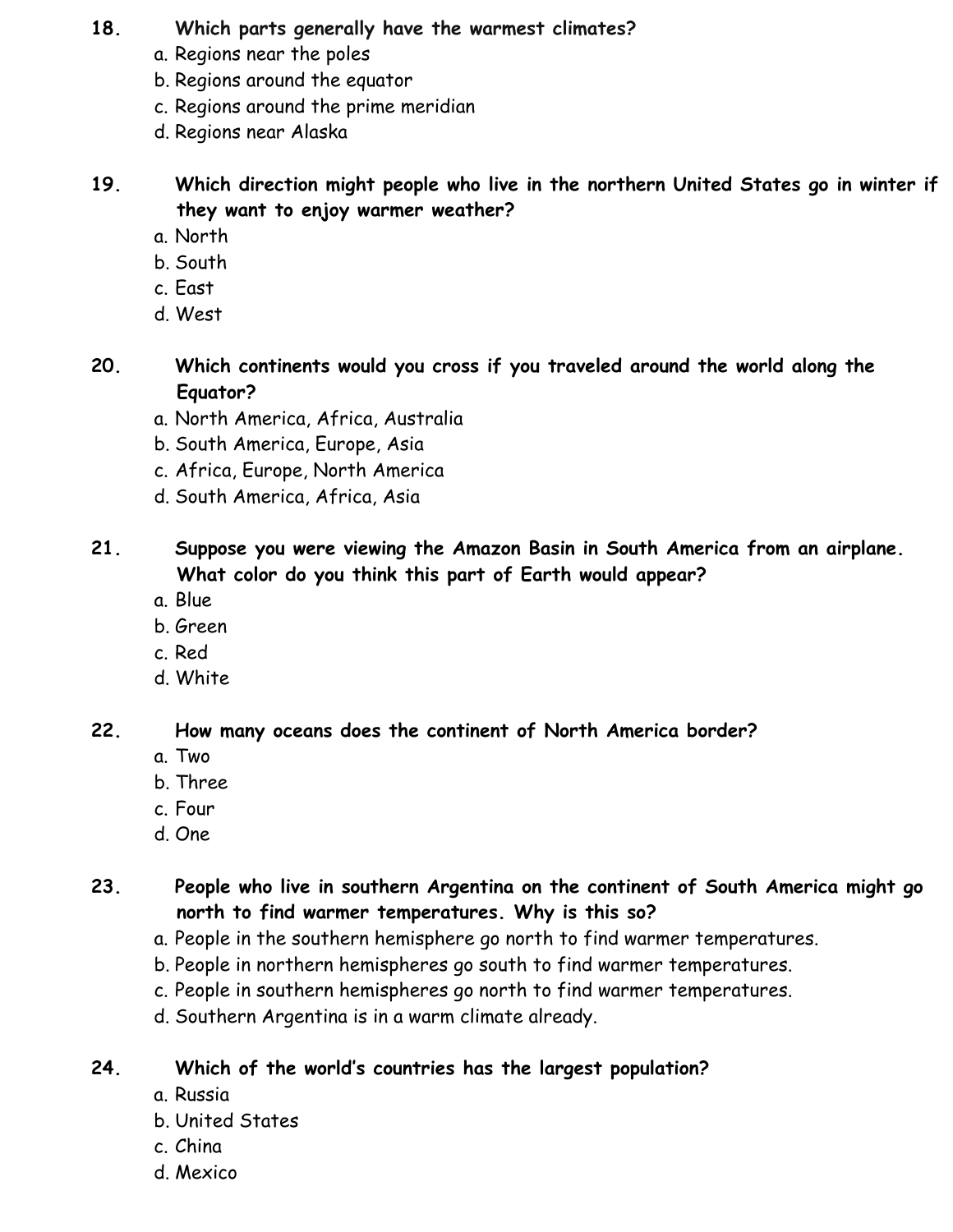### **25. Where is the mouth of the Nile River?**

- a. Egypt
- b. Florida
- c. Sudan
- d. France

**26. If you were traveling down the Nile River, from its source to its mouth, in which direction would you be going?** 

- a. North
- b. South
- c. East
- d. West
- **27. Your mother is on a business trip in Sydney, Australia. She places a call to your home in Los Angeles at 10:00 A.M. Monday in Sydney. It is 4:00 P.M. Sunday in Los Angeles. Why is this so?** 
	- a. Los Angeles is east of the International Date Line so it is earlier there.
	- b. Los Angeles is west of the International Date Line so it is earlier there.
	- c. Los Angeles is south of the International Date Line so it is earlier there.
	- d. Los Angeles should have the same time as Sydney, Australia.

### **28. About how far is the capital of Mexico from the capital of Canada?**

- a. About 11,500 miles
- b. About 105,000 miles
- c. About 2,300 miles
- d. About 550 miles
- **29. A Mississippi river boat captain's log listed the following cities he passed on his way from Minneapolis to New Orleans: Dubuque, Iowa; Peoria, Illinois; Memphis, Tennessee; Baton Rouge, Louisiana. What's wrong with the captain's log?** 
	- a. All the cities are not located in the United States.
	- b. Memphis is located along the Ohio River not the Mississippi River.
	- c. Peoria, Illinois is not located along the Mississippi River.
	- d. Baton Rouge is located in France, not the United States.

### **30. Which Central American capital is located at approximately the same longitude as New Orleans, Louisiana?**

- a. Mexico City
- b. New Orleans
- c. Panama
- d. San Salvador
	- $#$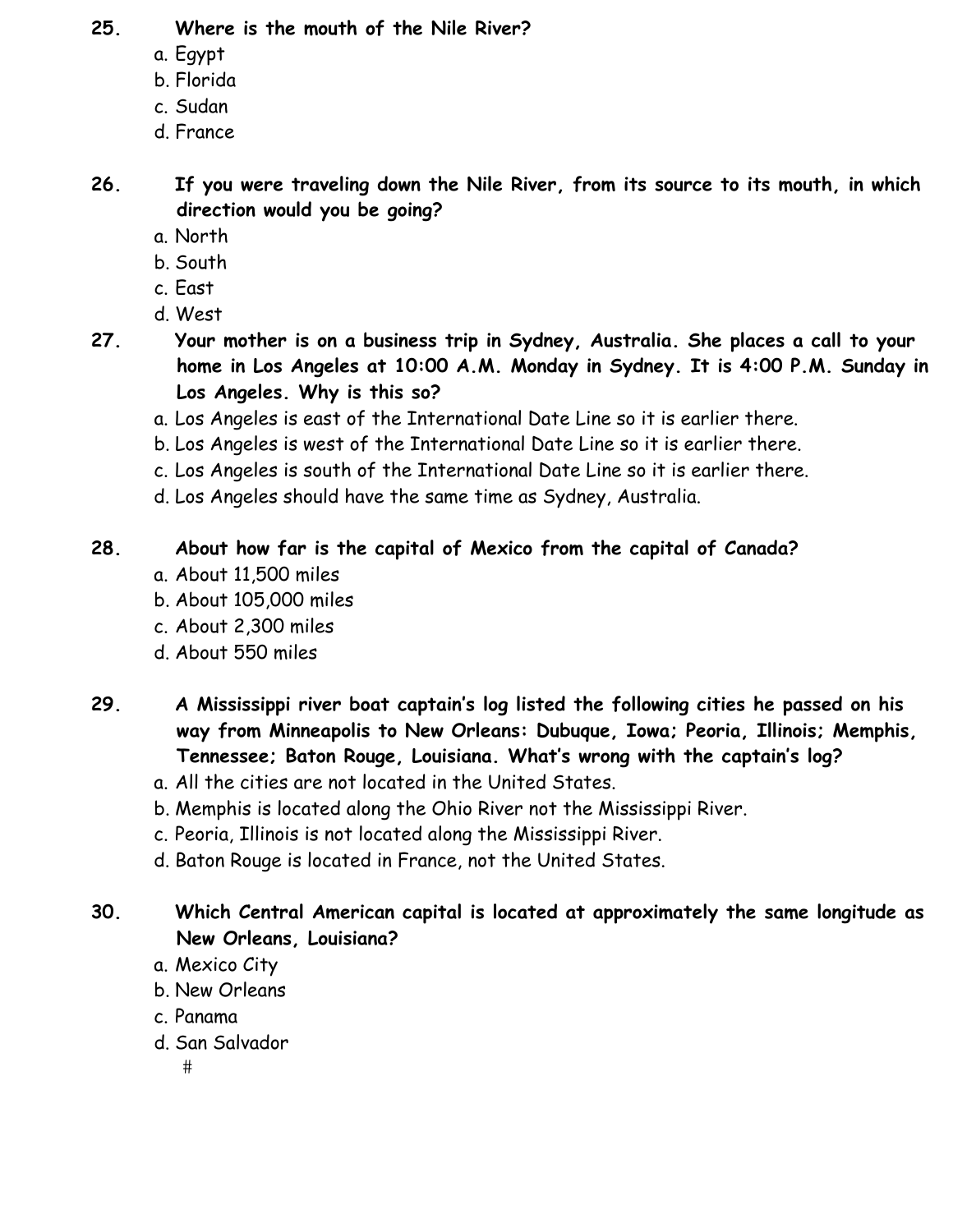# **6th Grade Social Studies SLO Assessment**

| Name: |             | Date: |  |
|-------|-------------|-------|--|
|       | 1. a b c d  |       |  |
|       | 2. a b c d  |       |  |
|       | 3. a b c d  |       |  |
|       | 4. a b c d  |       |  |
|       | 5. a b c d  |       |  |
|       | 6. a b c d  |       |  |
|       | 7. a b c d  |       |  |
|       | 8. a b c d  |       |  |
|       | 9. abcd     |       |  |
|       | 10. a b c d |       |  |
|       | 11. a b c d |       |  |
|       | 12. a b c d |       |  |
|       | 13. a b c d |       |  |
|       | 14. a b c d |       |  |
|       | 15. a b c d |       |  |
|       | 16. a b c d |       |  |
|       | 17. a b c d |       |  |
|       | 18. a b c d |       |  |
|       | 19. a b c d |       |  |
|       | 20. a b c d |       |  |
|       | 21. a b c d |       |  |
|       | 22. a b c d |       |  |
|       | 23. a b c d |       |  |
|       | 24. a b c d |       |  |
|       | 25. a b c d |       |  |
|       | 26. a b c d |       |  |
|       | 27. a b c d |       |  |
|       | 28. a b c d |       |  |
|       | 29. a b c d |       |  |

30. a b c d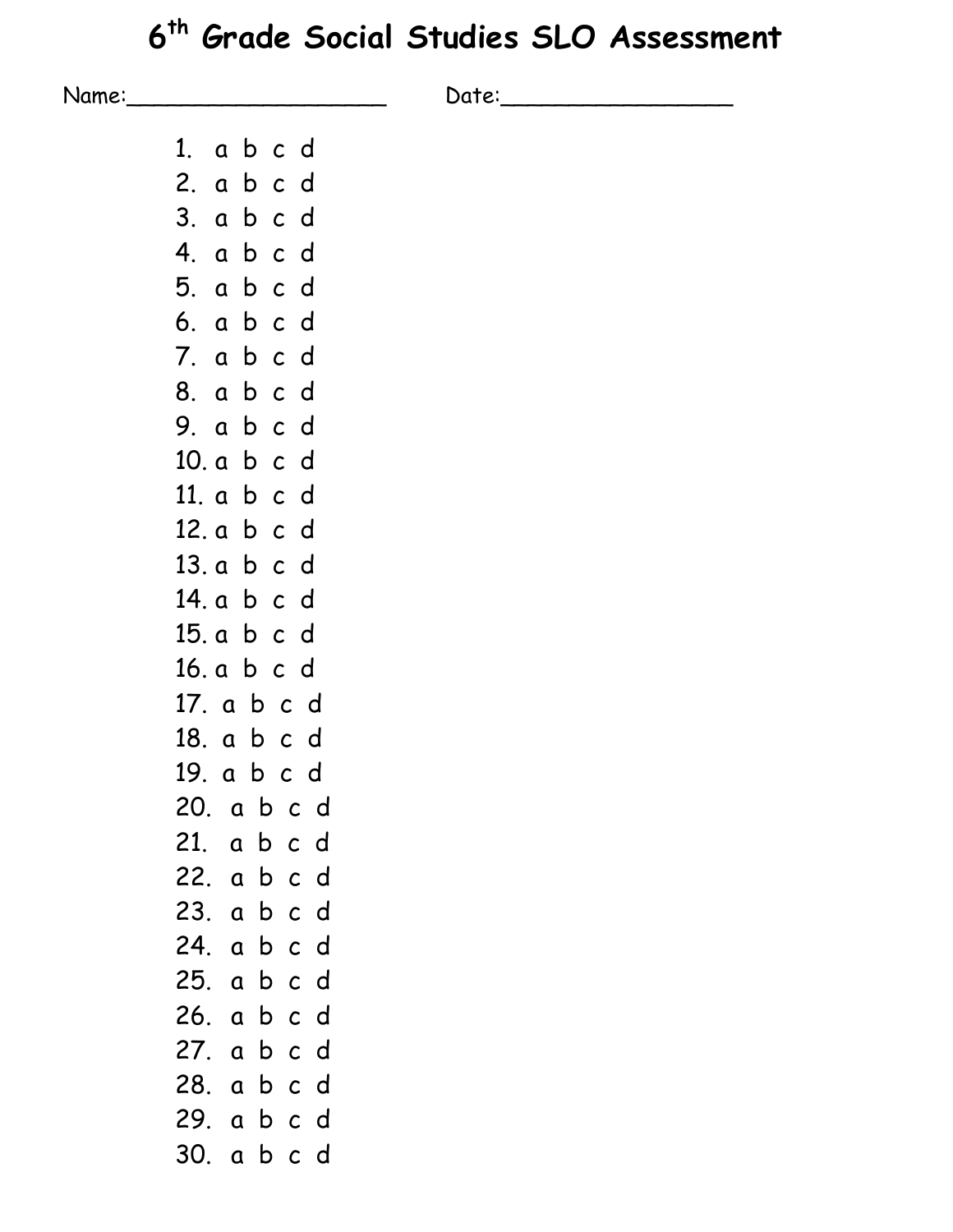- **1. A peninsula is a piece of land nearly surrounded by water. What state of the United States is located on a peninsula?** 
	- a. Texas
	- b. Maine
	- c. Florida
	- d. California
- **2. If you traveled directly from the Equator to Antarctica, in which direction would you be going?** 
	- a. North
	- b. East
	- c. South
	- d. West
- **3. How can you best identify a national capital on a map?** 
	- a. Look for the compass rose
	- b. Look at the symbol in the map legend
	- c. Skim and scan the entire map
	- d. Look for the star in each state

## **4. Which line on maps and globes is the starting place for measuring latitude?**

- a. Longitude
- b. Map legend
- c. The equator
- d. Northern Hemisphere

# **5. Which line is the starting place for measuring longitude?**

- a. Prime Meridian
- b. Latitude
- c. The equator
- d. Southern Hemisphere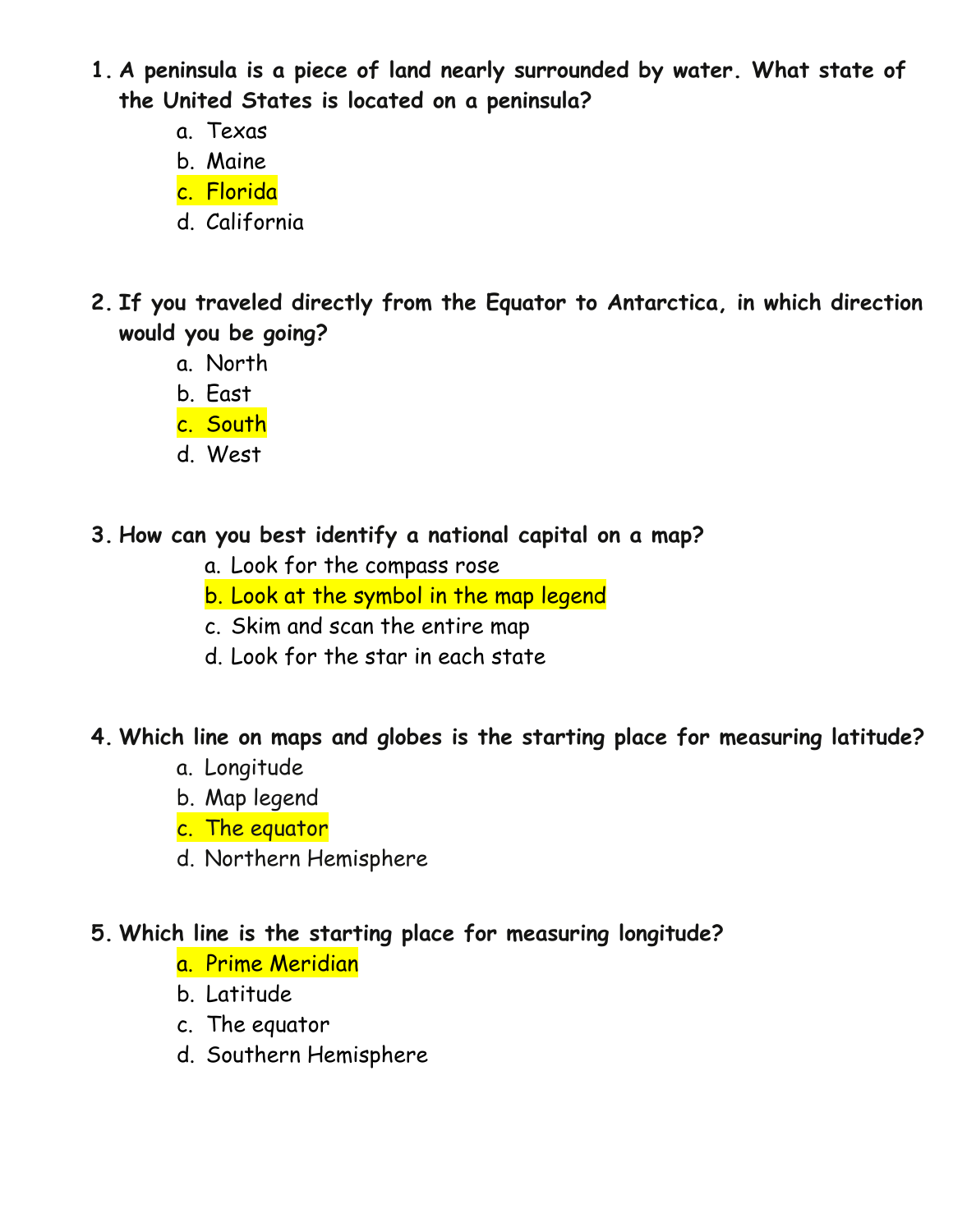- **6. Your friend Rosa gave the following answer to the last question in your classroom geography bee: "The states that border Kansas are Nebraska on the north, Oklahoma on the south, Colorado on the east, and Missouri on the west." Did Rosa win the contest?** 
	- a. Yes
	- b. No
	- c. She Tied
	- d. There is no way of telling
- **7. Suppose you are at 15° south latitude, 145° east longitude. Which would be more useful?** 
	- a. Hiking boots
	- b. Scuba gear
	- c. Winter clothing
	- d. Long pants

### **8. Which states in the United States has the most population?**

- a. Western States
- b. Northern
- c. Southern
- d. North Eastern
- **9. If your friend lived in Buenos Aires South America, which state in the United States would be most similar in climate to his homeland?** 
	- a. Florida
	- b. Washington
	- c. Georgia
	- d. Iowa
- **10. Which of the following cities is not a national capital?** 
	- a. Tokyo, Japan
	- b. Washington D.C.
	- c. Alice Springs, Australia
	- d. Rio de Janeiro, Brazil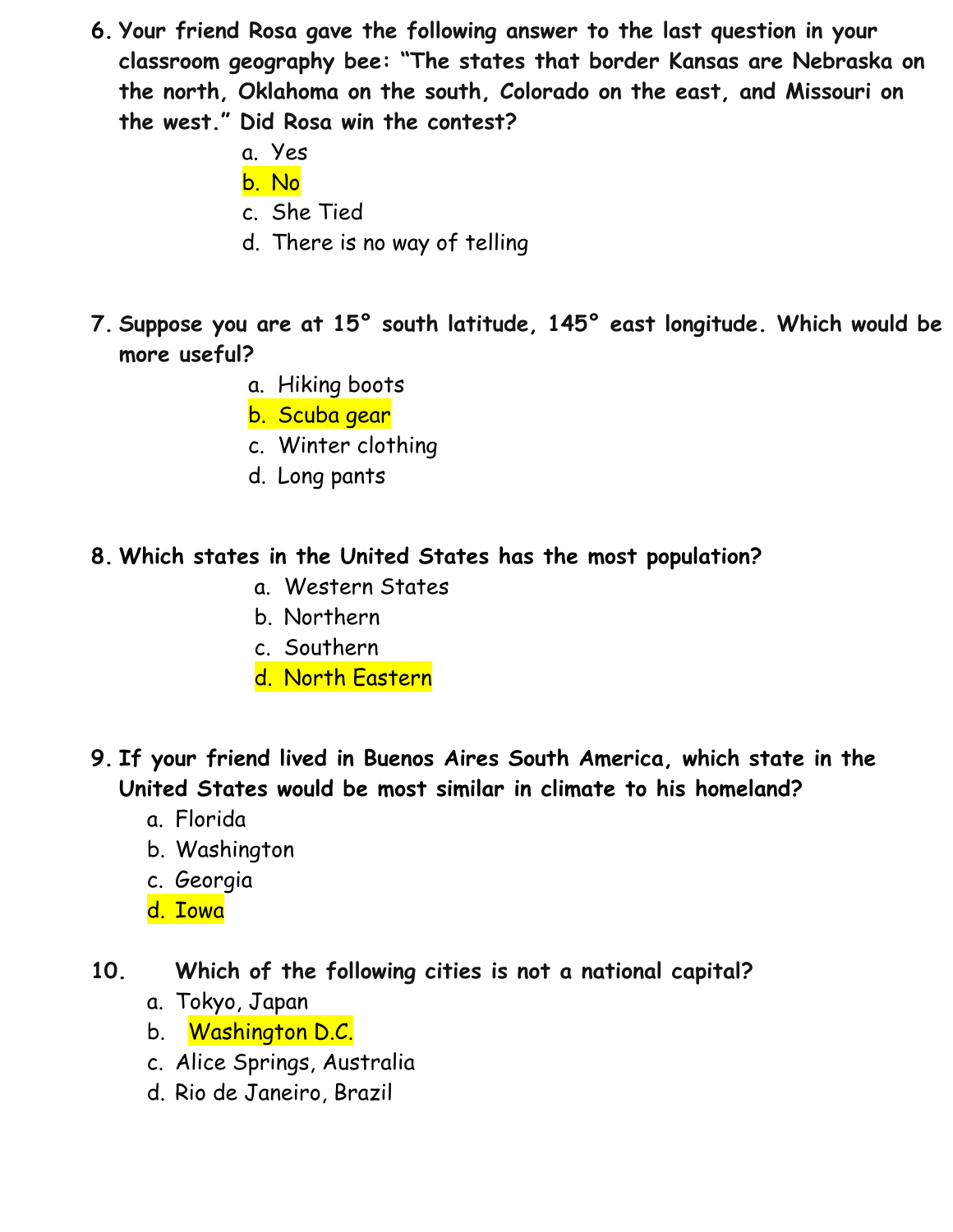### **11. Which European countries make up the Iberian Peninsula?**

- a. Italy and France
- b. Ireland and Iceland
- c. Norway and Sweden
- d. Portugal and Spain
- **12. International news correspondent Neva Lost has an excellent sense of direction. Once, however, Neva said, "No matter which way I go from here, I will be traveling south." Where was Neva?**
	- a. South Pole
	- b. Equator
	- c. North Pole
	- d. Prime Meridian
- **13. On many maps, letters and numbers create a grid system for locating places. How does a letter- number location differ from a latitude and longitude location?**
	- a. The letter / number location of a place differs from one map to the other. Longitude / Latitude locations are the same on all maps.
	- b. Both systems of locating places are the same.
	- c. Longitude / Latitude locations differ on maps; however, the letter/number system is the most accurate.
	- d. Both systems of locating a point on a map help identify where it is located.

# **14. Why are there so few urban areas in South America?**

- a. Most of the continent is barren.
- b. A majority of the people prefers to live on other continents.
- c. There are large deserts along its coastline.
- d. A large portion of South America is extremely cold.

# **15. Which parts of Earth might appear white when viewed from an airplane?**

- a. The oceans
- b. Europe and Africa
- c. Greenland and Antarctica
- d. Mountains and Valleys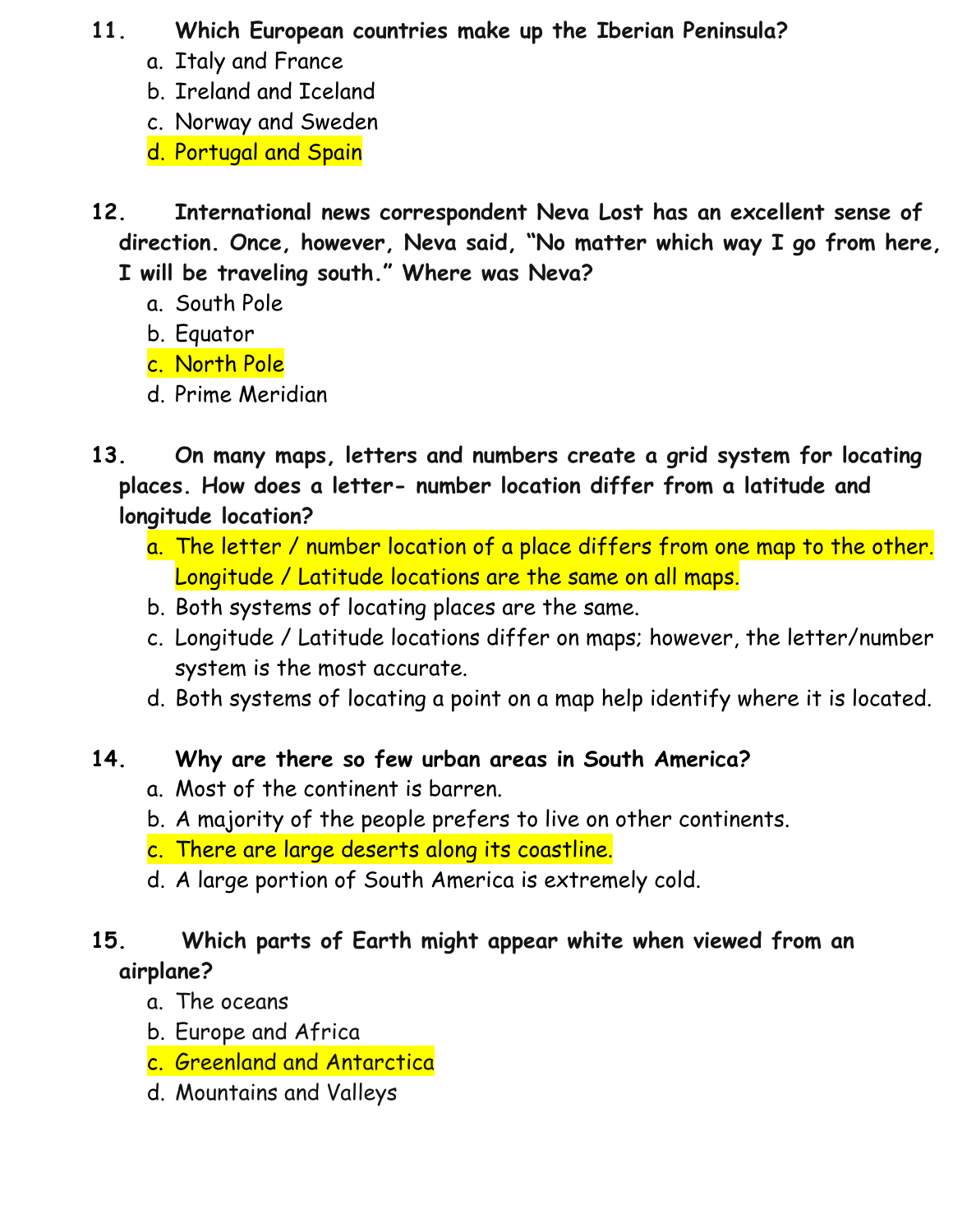## **16. Which continent does not have coastlines on the Pacific Ocean?**

- a. North America
- b. Australia
- c. Africa
- d. Asia

# **17. Why do you think Earth might appear blue when viewed from a space capsule?**

- a. Land would appear blue from far in space.
- b. About three-fourths of the Earth's surface is covered by water.
- c. Mountains block the sunlight, which caused land to look blue.
- d. The sky creates a reflection on the landmasses.
- **18. Which parts generally have the warmest climates?** 
	- a. Regions near the poles
	- b. Regions around the equator
	- c. Regions around the prime meridian
	- d. Regions near Alaska
- **19. Which direction might people who live in the northern United States go in winter if they want to enjoy warmer weather?** 
	- a. North
	- b. South
	- c. East
	- d. West

# **20. Which continents would you cross if you traveled around the world along the Equator?**

- a. North America, Africa, Australia
- b. South America, Europe, Asia
- c. Africa, Europe, North America
- d. South America, Africa, Asia
- **21. Suppose you were viewing the Amazon Basin in South America from an airplane. What color do you think this part of Earth would appear?** 
	- a. Blue
	- b. Green
	- c. Red
	- d. White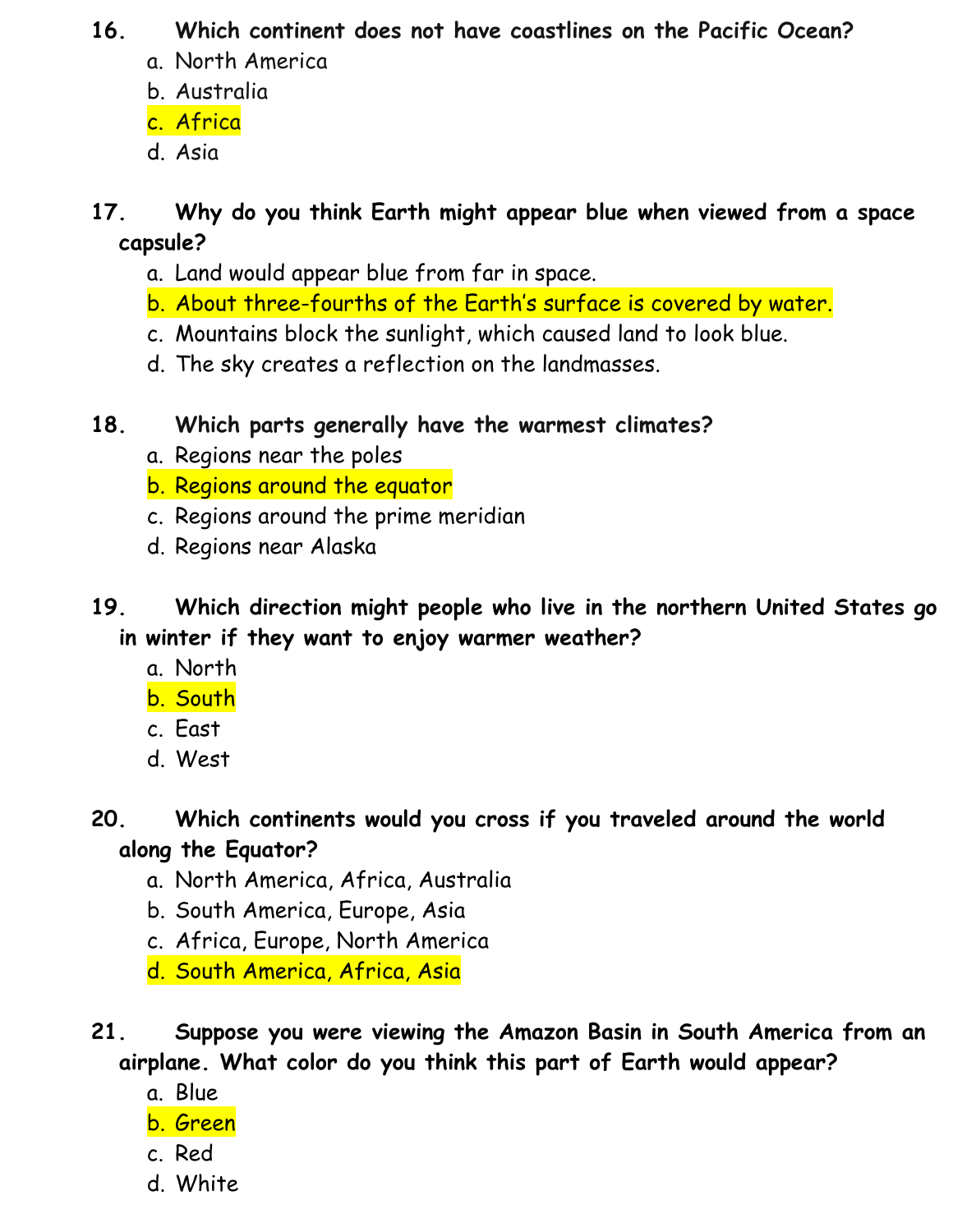- **22. How many oceans does the continent of North America border?** 
	- a. Two
	- b. Three
	- c. Four
	- d. One
- **23. People who live in southern Argentina on the continent of South America might go north to find warmer temperatures. Why is this so?** 
	- a. People in the southern hemisphere go north to find warmer temperatures.
	- b. People in northern hemispheres go south to find warmer temperatures.
	- c. People in southern hemispheres go north to find warmer temperatures.
	- d. Southern Argentina is in a warm climate already.

# **24. Which of the world's countries has the largest population?**

- a. Russia
- b. United States
- c. China
- d. Mexico
- **25. Where is the mouth of the Nile River?** 
	- a. Egypt
	- b. Florida
	- c. Sudan
	- d. France
- **26. If you were traveling down the Nile River, from its source to its mouth, in which direction would you be going?** 
	- a. North
	- b. South
	- c. East
	- d. West
- **27. Your mother is on a business trip in Sydney, Australia. She places a call to your home in Los Angeles at 10:00 A.M. Monday in Sydney. It is 4:00 P.M. Sunday in Los Angeles. Why is this so?** 
	- a. Los Angeles is east of the International Date Line so it is earlier there.
	- b. Los Angeles is west of the International Date Line so it is earlier there.
	- c. Los Angeles is south of the International Date Line so it is earlier there.
	- d. Los Angeles should have the same time as Sydney, Australia.